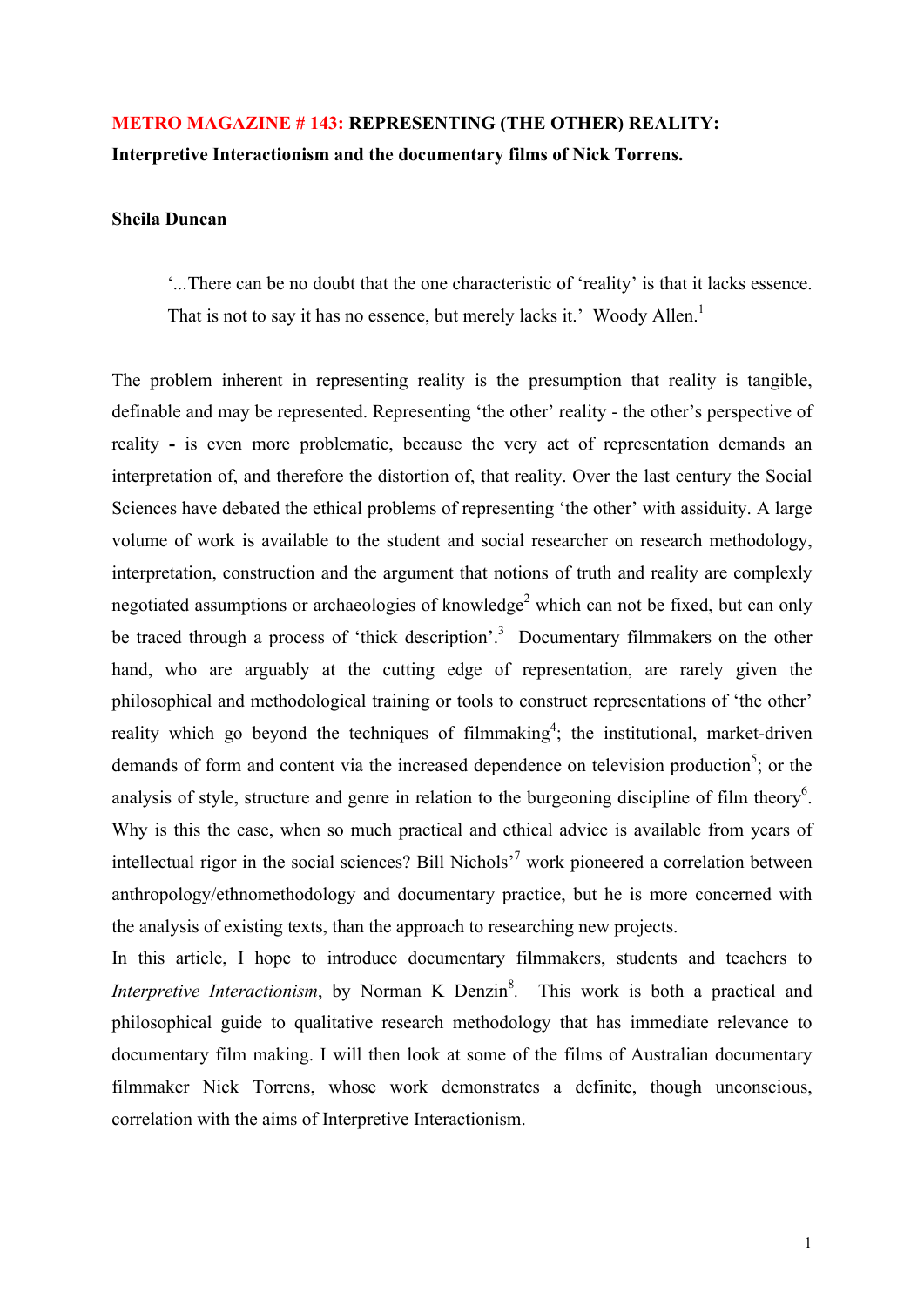#### **Interpretive Interactionism**

Interpretive Interactionism encompasses the ontological hermeneutics of Heidegger<sup>9</sup>/Godamer<sup>10</sup> and the Symbolic Interactionist approach to participant-observation and ethnography<sup>11</sup>. It incorporates theories of semiotics, post-modern analysis, case study and creative interviewing in fieldwork. Its basic thesis lies in the assumption that interpretation and understanding are key features of social life; that 'everyday life revolves around persons interpreting and making judgements about their own and others' behaviours and experiences.<sup>12</sup> Its basic tool is the personal biography of both researcher and the subjects involved. The researcher must place him/herself in the story, so to speak, with an acknowledged presence. It demands from the researcher a thorough and intimate knowledge of his/her subjects, either through personal involvement, or through a long period of association and participation. The approach encourages *multivoices.* It is not so much a commentary or 'inscription' by the researcher, but a 'contextualization'. This provides codes for meaningful interpretation to an ultimate audience outside of the experience itself, encouraging the audience to construct its own interpretation rather than the researcher present it to them.

Another important aspect of this methodology is the attempt to capture the experiences of individuals at a time when certain life experiences radically 'alter and shape the meanings persons give to themselves and their life projects'13. Described as 'epiphanies', Denzin argues that these highly charged times in a personal history not only highlight aspects of character, but also the multitude of social and ideological pressures working upon the individual at the time of the experience. For Denzin, the point of epiphany is the precise point where change occurs in a person's perspective of reality. That is, after the 'experience', the person is radically altered in some way and cannot return to the comfortable set of values and meanings once enjoyed.

The epiphany experience places the subject in an historical moment, which can look forward to the conclusion of the event, while looking back to the historical, gender, class, race, cultural, biographical and emotional conditions which led to the experience.<sup>14</sup> The researcher's 'critical' role lies in his/her obligation to deconstruct the dominant and negotiated meanings which shape the context (and final text) of such experiences. Denzin suggests that there is an oppositional relationship between the dominant and negotiated meaning, which in effect leads to the epiphany itself. However, it is possible for negotiated meaning to sit undetected, and even protected from exposure by the unchallenged nature of dominant meaning, until a point of conflict **-** not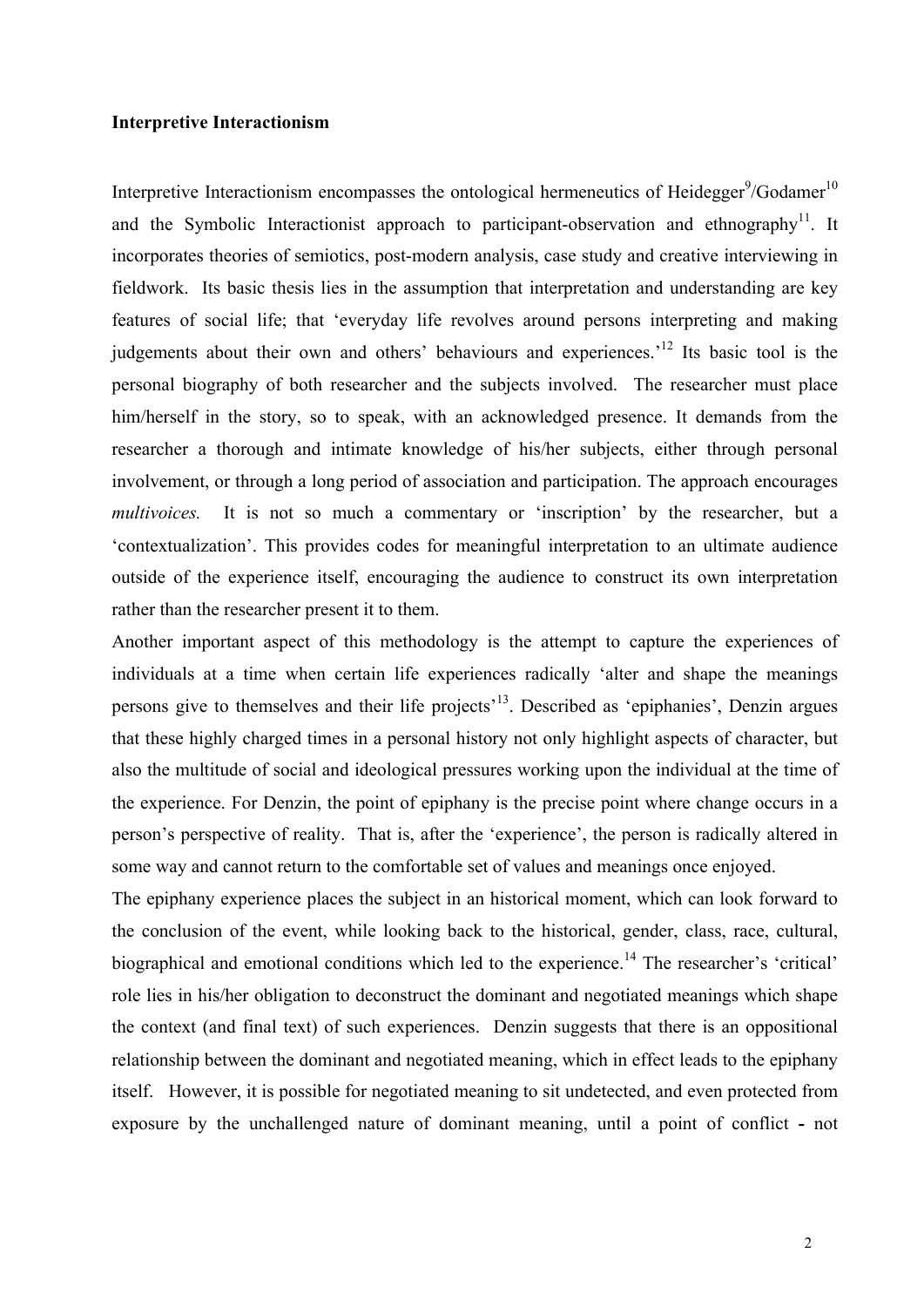necessarily oppositional (protagonist-antagonist) but most commonly so **-** serves to point out that they are in fact two separate constructs.

In an earlier work Denzin<sup>15</sup> argues that it is the obligation of the researcher to expose ideological 'archaeologies<sup>'16</sup> in the context of the study, to expose not only the researcher's own field of thinking, but also that of key players in the drama of epiphany. Exposing an archaeology in research demands an acute curiosity about the *assumptions* both the researcher and 'the other' make about meaning, expectations and outcomes. The researcher should be particularly sensitive to subtle *differences* in such assumptions and reveal the subtle discourses or 'archeologies' which have led to such divergent assumptions. The challenge is then to faithfully construct representations of these differences for an audience to interpret.

Can this be done in the field? Is it possible to be critically aware of one's own assumptions about reality, and faithful to the other's reality at the same time? Denzin says yes, but the crucial factor for such detailed, critical exposition of 'the other' involves time and immersion in context. It requires time spent with people to gain trust, insight and a long and intimate investment in and understanding of all the complexities, assumptions and constructed meanings of their lives. All well and good, but can this long immersion in context, and engagement with the central tenets of Denzin's methodology be achieved within the realities of television documentary, with its increasing tendency towards magazine-style mapping ? I believe it can, and will now look at a sample of work from Australian filmmaker Nick Torrens. Torrens' films address many of the concerns of Interpretive Interactionism, while also negotiating the changing parameters of production funding and changing broadcaster preferences.

### **The Documentary Films Of Nick Torrens**

Although Nick Torrens was not schooled in Interpretive Interactionism, his approach to the material is highly consistent with the methodological concerns outlined by Denzin. In his substantial body of work, Torrens maintains an integrity to his material, seeking to unravel and expose the 'assumed' meanings which define his subject's expectations and environment. He then carefully constructs this material in a way that challenges the audience to define its own interpretation. Torrens' career has spanned almost 30 years, so it is not possible to cover all his films in this article. Rather, I will focus on a few works including the recently released *The Men Who Would Conquer China* (2004), outlining the essential elements which correlate to Denzin's methodology .

The first film I want to look at is *All that Glitters* (1982). This was the official film for the 1982 Commonwealth Games, commissioned by Film Australia under a strict Commonwealth Games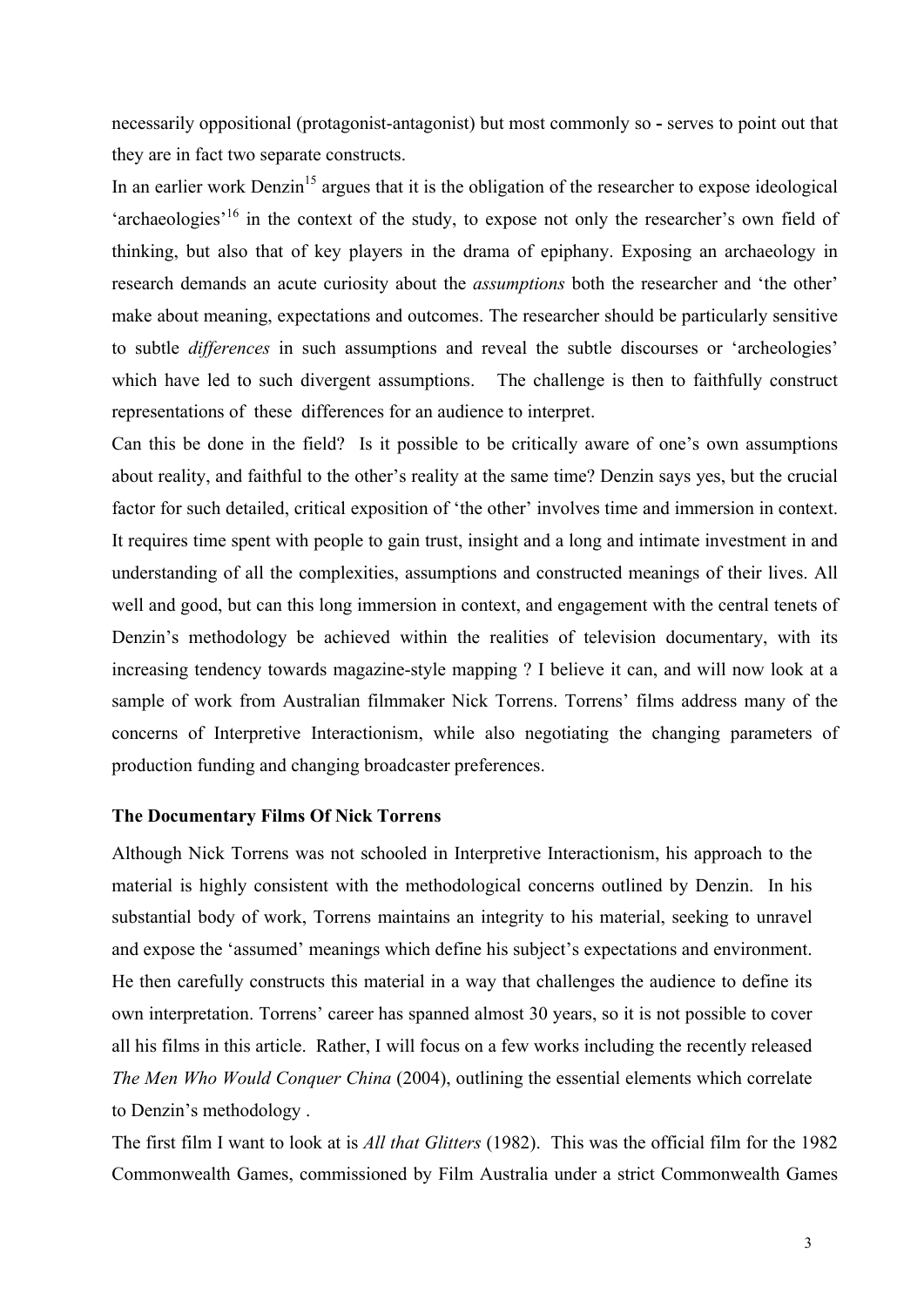charter established in the 1930s. Given its official nature, one would expect a documentary in the expository mode, with a commentator promoting the glories of the Commonwealth and its principles. However, *All that Glitters* defies these expectations. There is no commentary, no official statement, rare official interviews and even these are predominantly taken from current affairs footage of the period. There is however, a statement at the beginning of the film that clearly outlines Torrens' approach and the aims of the film:

These were to observe, to contextualize (both the Games in their political environment, and the worlds and lives of the athletes themselves) and through personal stories, to provide an insight into the 'meaning' of these games for the athletes. With this statement, the filmmaker defines his relationship to his subject(s)and his audience. He has placed himself in the story and we understand that this film doesn't attempt to represent *truth* or *reality*, but the *contexts* and *meanings* of personal stories that are there for us, the audience to interpret.

Our first contextual experience as an audience is to see the political environment in which the Games will occur. Torrens' provides vision of land rights demonstrations and testimony by world media representatives that they will be covering the politics equally with the games proper. But there is no in depth reportage of the conditions of aboriginal people, what their demands are, or how this might affect the Games. Instead, we are shown exactly what the struggle is about by the focus on an individual whose relationship to the wider context has enormous personal and political poignancy.

Doug Sam, Australia's (Aboriginal) Middleweight Boxing Champion, works as a barman in a Queensland pub. He converses with a (white) client at the bar, smiling politely as he tolerates blatant racism and patronizing advice. Unlike the protesters outside the Games, Doug is conspicuously silent. He knows he is being patronised, but he also knows he has to keep his mouth shut, or his major ambition - winning gold - will be jeopardized. His is the voice that *knows* it is excluded from the discourse of power. What we have in this establishing sequence is the rich *contextualization* of the two major themes in the film. These themes are the political environment, and the personal struggle of athletes to overcome the everyday prejudices and problems in the supreme struggle for gold. Torrens has placed his first subject/actor in the wider sociological environment and shown his relationship to it. He has also highlighted the critical ideological and political differences that characterize this environment, without directly telling us what they are. Denzin calls this *temporal mapping.* As the audience, we make our own interpretation.

Torrens then structures the film around the personal stories<sup>17</sup> of several key athletes who will participate in the games, all of whom share the single-minded ambition to win gold. Their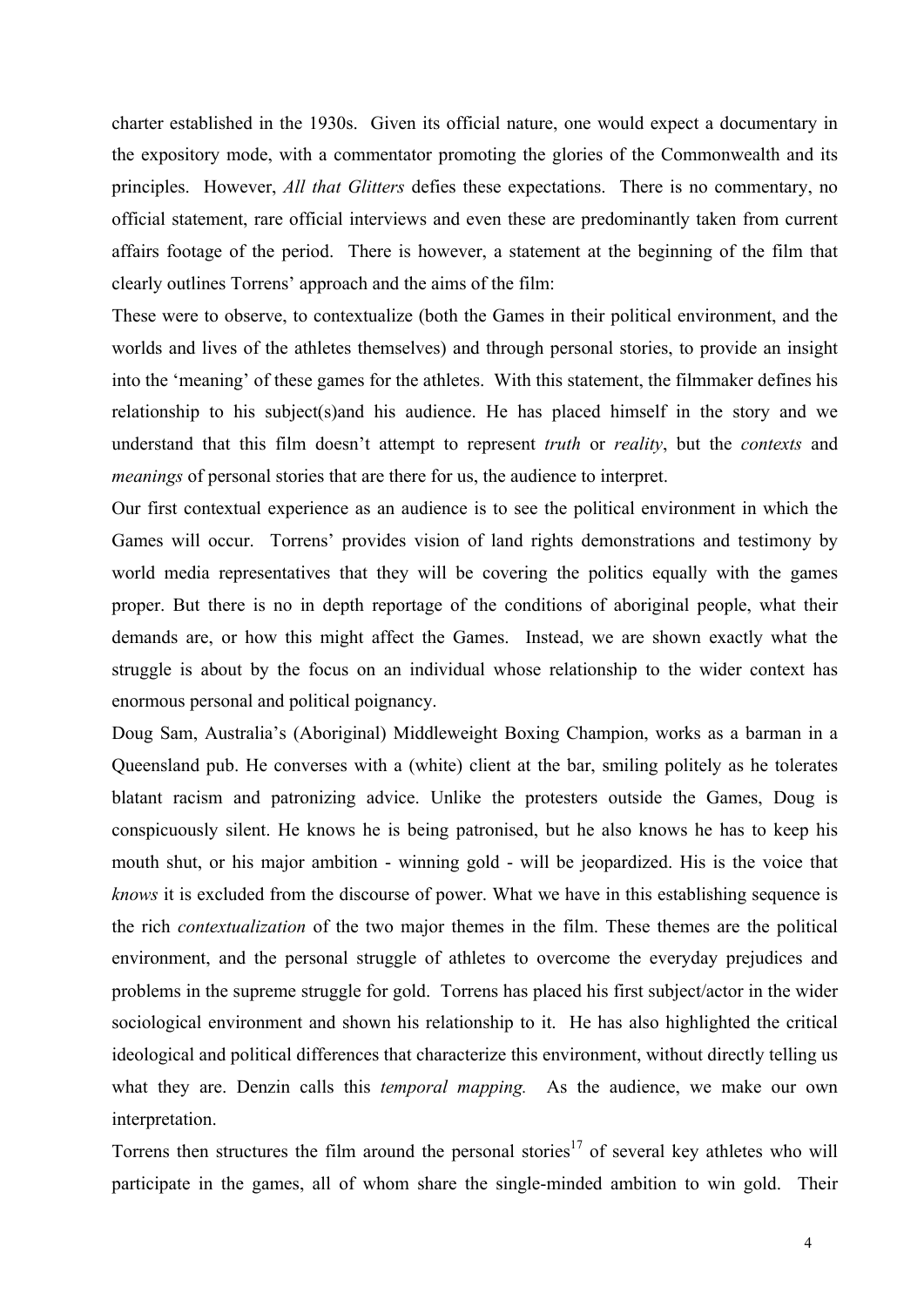personal stories are richly contextualized by Torrens filming them in their various home countries and situations, eating with their families, training, socializing with friends, and at university or work. As each of the athletes tells us their story, we are aware that what separates them from us (the audience) and characterizes them as a unique group of people, is the enormous impact that the psychology of 'winning' has on their lives and attitudes. Their success as athletes is acknowledged by each of them personally, as well as by their families, friends and coaches, as almost totally determined by their psychological determination to *win*.

This film differs from other official sporting films because it asks questions about the 'archaeology' of winning. It carefully studies the difference between the assumed, dominant meaning of the concept 'to win', and the negotiated meaning it has for these athletes. For most audiences, the families of the athletes, and even for many within the sports community, the concept of winning is a powerful ideal. But for these athletes, the verb 'to win' has a different meaning. For them, 'to win' has been invested with everything from their time, their family/social life, their physical well-being and personal freedom, to nothing less than total psychological commitment. Torrens doesn't theorize this for us, but he does examine it, trace it and focus on it. As an audience, we understand through our own interpretation that there is in fact a difference between the assumed and negotiated meanings of 'winning'.<sup>18</sup>

Furthermore, it is the very meaning of 'winning' itself, which drives the personal narratives of our athletes, and the complex narrative of the film, towards the point of ultimate challenge - the 'epiphany', the 'plot point' - the 1982 Commonwealth Games. This is the reason we are here. Our road to it has been so rich and complex, that as an audience we now have a personal investment (outside nationalistic pride) in the fates of our protagonists. We care for them, we like them, we know their innermost fears and we want to see what happens to them; and we watch with hope. As audience, we witness their personal epiphanies, as these athletes either triumph or stumble at their point of highest challenge. Their lives are turned around, and we see them either re-negotiate the priorities that will give the 'losing' experience meaning, or we see their 'win' priorities affirmed with their sights set higher, and their dedication made even stronger.

The epiphany is, as discussed, one of the major features of Interpretive Interactionism and it is also an important feature in Torrens' impressive body of work. As in *All that Glitters,* Torrens' characteristically works from the personal stories of people, as told by them and captured on film, to reveal the larger sociological and historical contexts of the world in which they live. And he is intensely interested in that historical point where the wider sociological and political context of his subjects intrudes into the personal with such impact that some change in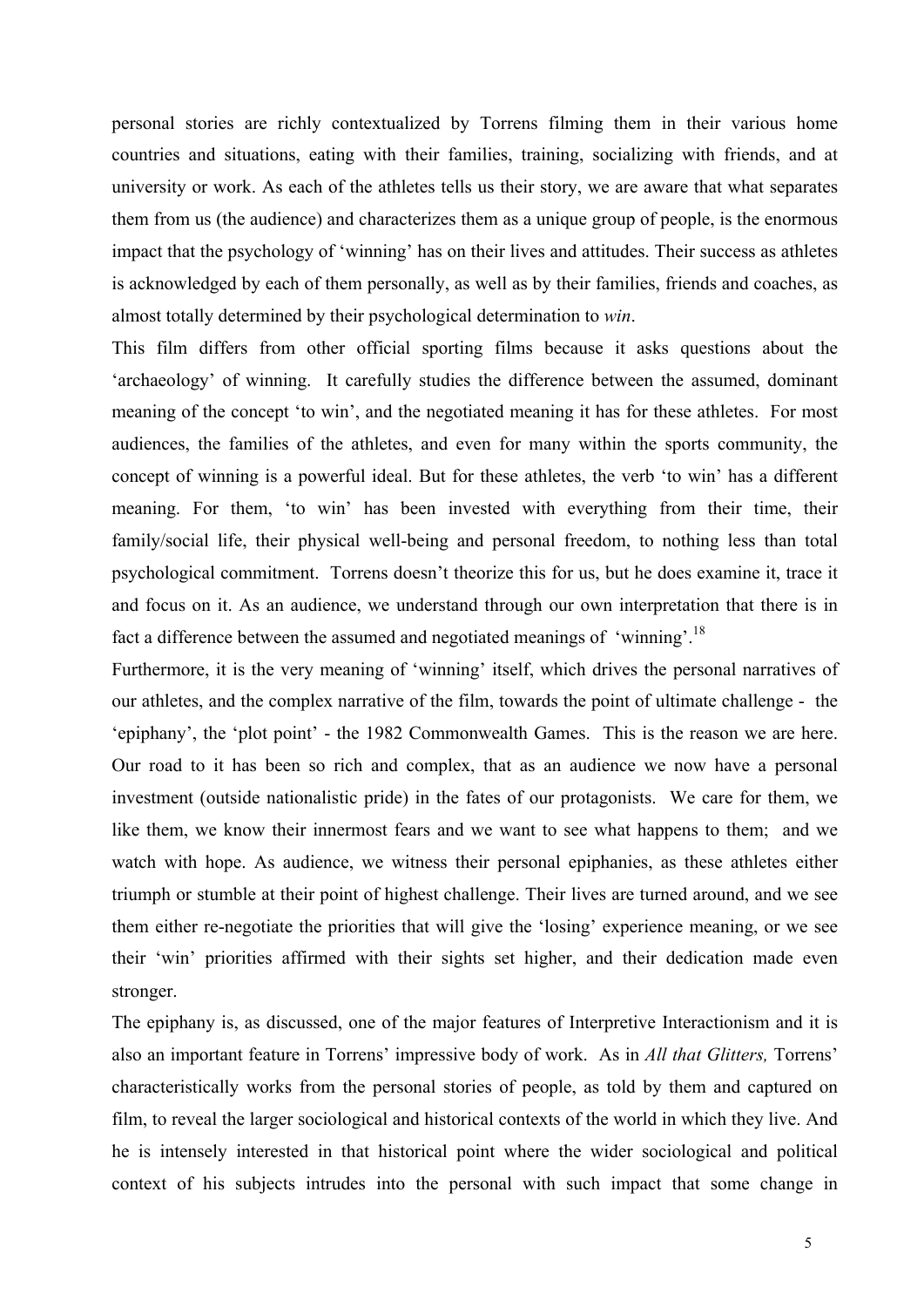perception is required by them in order to survive (or flourish) in the changing context of their lives.

This is the case in his 1985 film *Running from the Ghost*, a film that intimately observes the impact of British Colonial policies on the lives of struggling Chinese migrants. Torrens' observes two migrant families; one is being evicted from their condemned and illegal dwelling. The other family is comprised of illegal street hawkers and must constantly run from "the ghost", the Hong Kong license police, in order to avoid arrest. In this film, we get a very clear view of the way public policy has an impact on the intimate details of private lives, and how these separate families, must change the very nature of their lives if they wish to continue to survive as immigrants in Hong Kong.

Nearly fourteen years later, in *To Get Rich is Glorious* (1997)**,** Torrens continues his fascination with Hong Kong. This film examines the impact of the Hong Kong hand-over from Britain to China in 1997, by focussing on how this historical event will affect the life of wealthy entrepreneur Vincent Lee. Vincent is the son of a Chinese immigrant who had successfully built up a multi-million dollar business in Hong Kong. Now the managing director of this business, Vincent anticipates the hand-over will mean more business opportunities in the newly capitalist China. Personally, Vincent expects the hand-over will give him a sense of national identity, where previously he confesses, he had been a citizen of the world. However, what these new business opportunities present to Vincent is that moment in his life when he must make a crucial choice about his future direction.

Under enormous historical and family pressure 'to achieve', we see this hitherto cheerful and enigmatic man in his moment of greatest struggle - with himself, his heritage and his future. In that epiphany, we understand the conflicting nature of business in the west vs the east and the conflicting pressures of Vincent's duty to his father vs his duty to himself and his young family. We also understand his conflicting allegiance to British Rule, which gave him wealth and security, vs allegiance to and faith in the uncertain, uncharted territory of Chinese rule. He reluctantly takes the bold step towards the future with his US business partner Mart Bakal. Together they spend two weeks in China with the aim of investing in companies there. Their quest is unsuccessful, but by the end of the trip, the die has been cast. There is no more uncertainty for Vincent. He will do what has to be done, and refocus his sights towards China. Torrens' ability to capture Vincent's personal story at that historical moment, when world events impact on his life to the point of forcing a personal epiphany, makes this film an ideal example

of the Interpretive Interactionist approach. This *epiphany* reveals assumptions about business practice in both China and Hong Kong and the negotiated meaning, sitting steadily in the pocket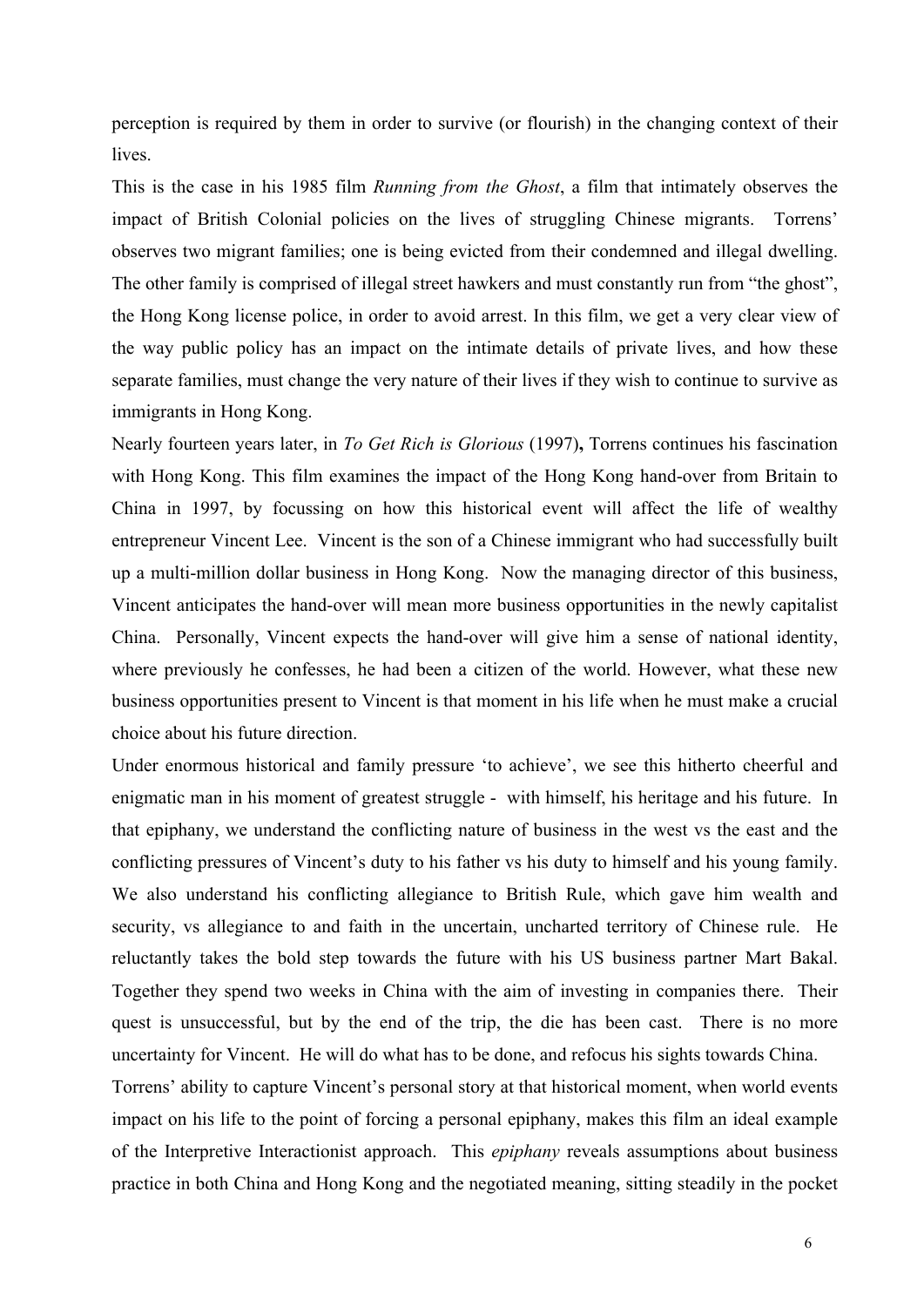of the dominant meaning, of family obligations and family connections. It also reveals the highly private, personal and locally specific details which ultimately influence the larger, and seemingly impervious discourse of global capitalism. It is the cross-textual, momentary glance of past, present and future, captured in Vincent's epiphany, that makes this film fascinating to watch. *To Get Rich is Glorious* is revealing and informative without authoritative statement, and successful in its attempts to transcend the constrictive modes normally associated with television production.

One of Torrens' most distinguishing methodological approaches to his material, and one which corresponds to Denzin's formulation of a deconstructive approach to interpretation, is that Torrens is profoundly interested in revealing people's expectations and assumptions about themselves and the world around them. This is never more evident than in his most recent film, *The Men Who Would Conquer China* (2004). Nominated for a 2004 AFI best documentary award, this film deepens Torrens' investigation into the ideological archaeologies of Mart Bakal and Vincent Lee*.* Over three and a half years of observation, Torrens keeps his camera on the cultural and personal assumptions of these two men and their relationship. It is a relationship which is optimistically born in 'perceived mutual advantage', but throughout the film is challenged until the tension between their conflicting ideological forces is strained to breaking point.

Torrens exposes the ideological 'archaeology' of these men, by deconstructing the dominant and negotiated meaning of a phenomenon that is universal and has an assumed currency; the phenomenon of 'getting rich'. It is the potential for 'getting rich' through investment in China that joins these men together in partnership. But as they pursue this ambition, we become increasingly aware that the negotiated meaning of this universal term is different for each of the men. Indeed, it is the cultural and ideological differences behind the negotiated meaning of 'getting rich' that steadily build into two separate and opposing constructs. For Vincent, 'getting rich' is a concept increasingly defined by the philosophical, historical and cultural values of his Chinese heritage. Indeed he says, 'As I grow older, I'm becoming more Chinese.' For Vincent, getting rich is a disciplined, considered process which takes time, patience, and must encompass the greater good of the community. His conservative ambition is to make \$10 million a month. For Mart, 'getting rich' means massive investment, complete restructuring and massive return; his ambition is to make billions and quickly. Mart's perception of getting rich is one defined by the highly competitive, dare I say 'frontier', ideologies of his American heritage, where it's the quick or the dead in uncharted territory.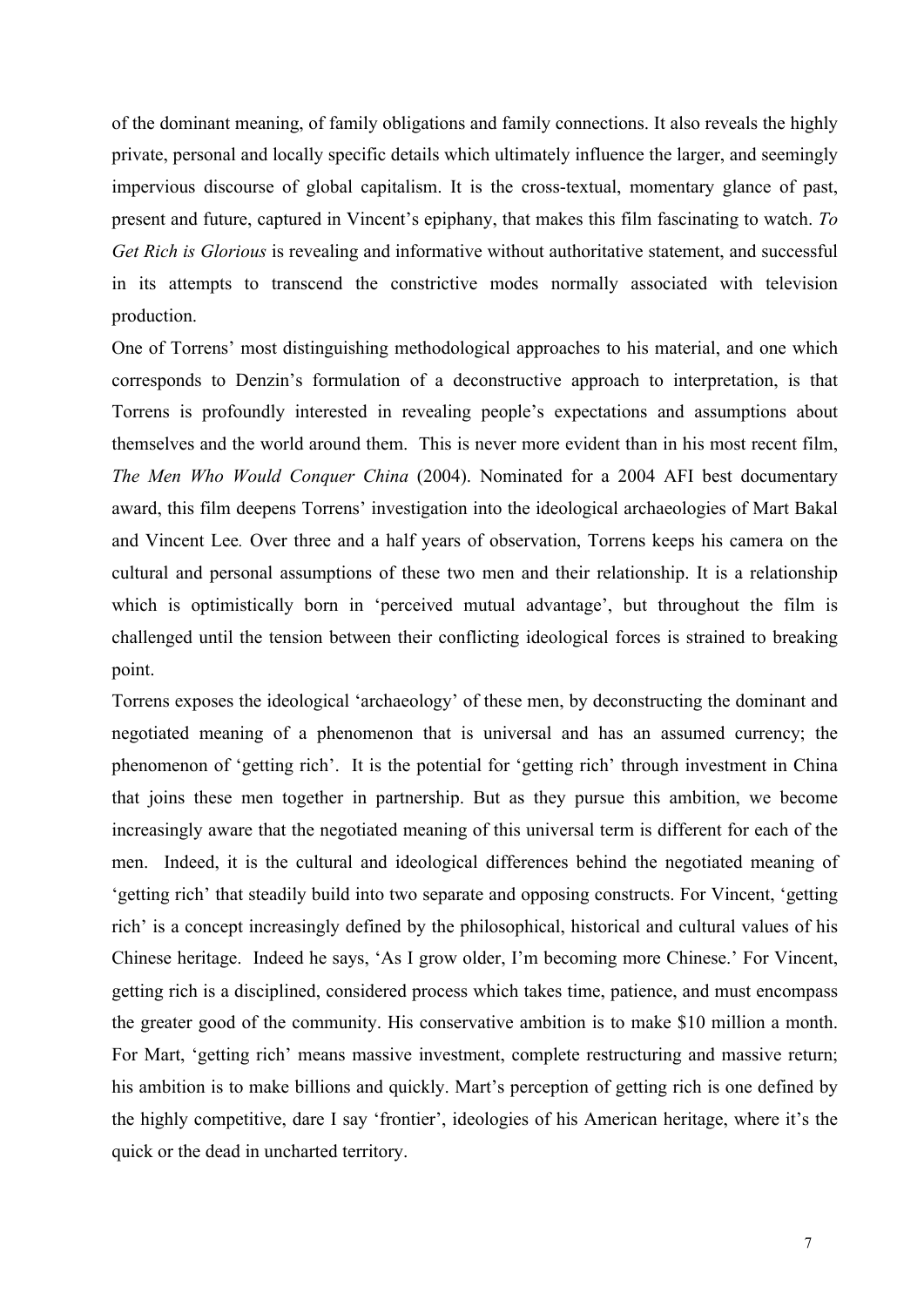At the beginning of the film, both men *assume* they are talking about the same 'getting rich'. They assume they are talking about the same kind of Capitalism, even the same kind of uncharted territory. What Torrens reveals to the audience, without ever stating it, is that indeed they are not. By focusing on the intensely personal dilemmas faced by these men at the height of their differences, Torrens exposes the quintessential ideological differences which dominate the interface of two great cultures. First we see the hope and optimism of similar assumptions, expectations and meaning. Then we see cracks in the facade of similarity. Finally, we see that our own expectations and assumptions are as flawed and fallible as those of the protagonists, because that's all they are, expectations and assumptions. There is no objective 'reality' or 'truth'. This is social research at its best.

Finally and very briefly, I want to look at an earlier film *Darling River Kids* (1986) *,* because of its pertinence to the task of revealing archaeologies*.* In this film, Torrens looks at the impact of the white education system on the children of Wilcannia, and the ways that the local Aboriginal community were trying to address the paucity of indigenous content. The film emerges from the community itself, with personal stories revealing the different 'archaeologies of knowledge' at work in the town. Western knowledge is provided by the state school system, whereas Aboriginal knowledge was historically banned from being taught or practiced. These two archaeologies determine two very different types of 'expectations' and assumptions by the kids themselves. Colin, for example, is a teenager who has no expectations for his future and furthermore, he doesn't see this as a problem (as his teachers do). Expectation about the future is of course a western teleological concept, and Colin prefers to adhere to his Aboriginal 'archaeology' of knowledge. His friend Nola, on the other hand, wants to finish school and come back to the area as a history teacher. She, like many others, has been encouraged to embrace and utilize the discourse of white education in order to 'get ahead' and 'move up'. But as we watch her take the tentative step towards this western discourse, we are aware as an audience, that she may never be fully included in its perimeters of power. Once again, Torrens reveals the quintessential differences in the 'assumptions' about reality between two major cultures, without ever stating it.

Torrens' adoption of methodological principles which strongly correspond to those outlined by Denzin in *Interpretive Interactionism*, has allowed him to create a body of work which transcends many of the restrictive 'formulations' and modes of exposition preferred by television production. These are:

1. His use of and rich contextualization of personal stories.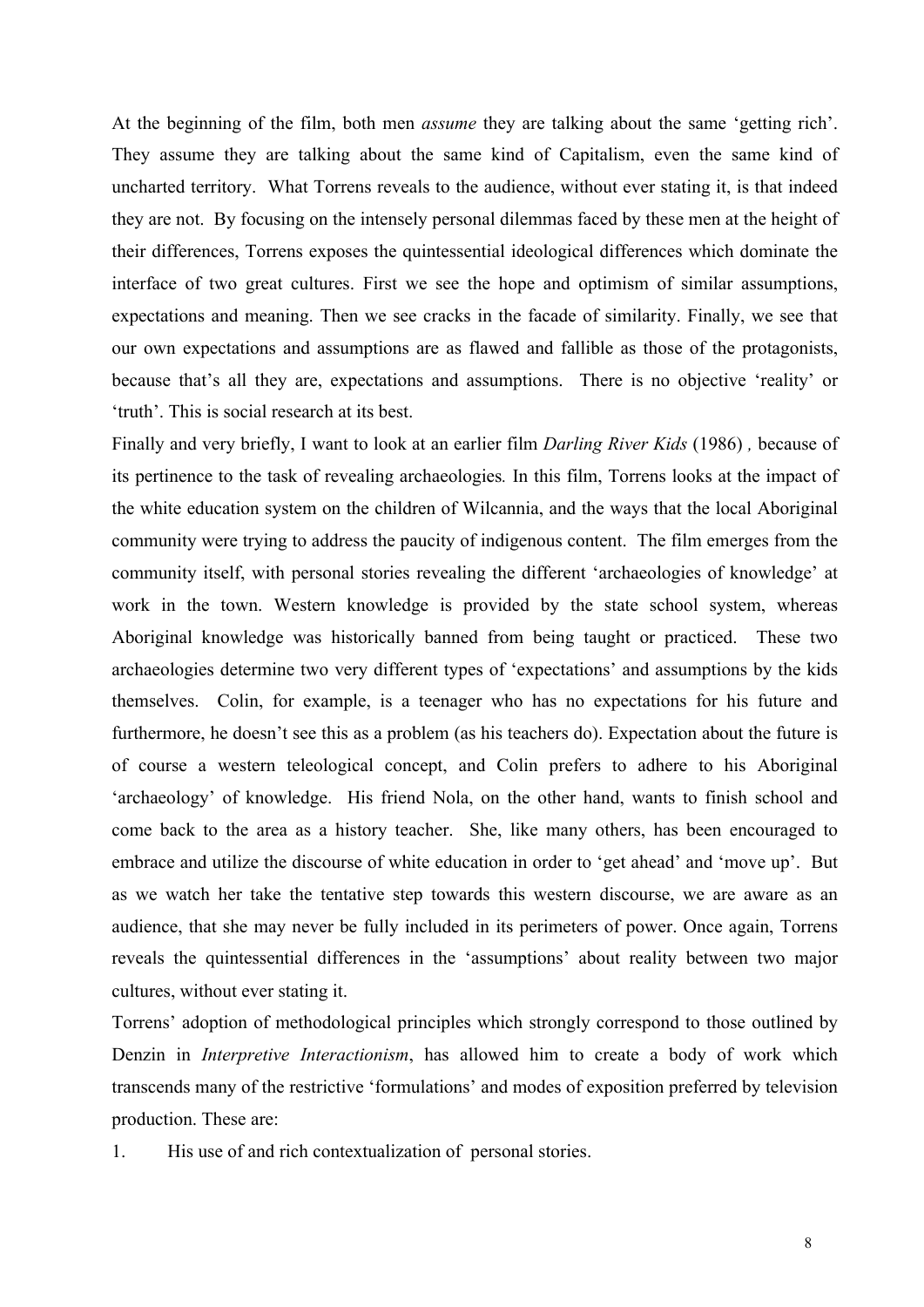- 2. His attention to the network of constructed meanings and archaeologies of assumed knowledge that characterize the environment of his subjects. (Temporal mapping)
- 3. His deconstruction of the dominant and negotiated 'meanings' within this environment.
- 4. His use of the personal epiphany as a structural point of focus.
- 5. His investigation of the relationship between 'personal troubles' and 'public issues'.
- 6. His approach to 'representation' which deprivileges any dominant theory, but rather gives voice to multiple perspectives and assumptions about 'reality', and as much as possible, leaves the ultimate interpretation to the audience.

Interpretive Interactionism is arguably one of the most sophisticated research methodologies in a long evolution of human enquiry, and it is clear that it can be applied in the documentary field. Since surprisingly little has been done to address 'research' in documentary film practice since Grierson's first principles were published in 1946, I would strongly encourage Film Schools to introduce Interpretive Interactionism to documentary students by way of providing clear, ethical, methodological principles in the business of representing 'the other' reality. 'The reality I speak of here is the same one Hobbes described, but a little smaller.'<sup>19</sup> The 'other' reality is the one that lives between the cracks in our assumptions about reality and meaning.

©Sheila Duncan 2004

## **Endnotes:**

<sup>4</sup> W. Hugh Beddeley, *The Technique of Documentary Film Production*, Focal Press, LondonNY1975

 $\frac{1}{1}$ <sup>1</sup> Woody Allen, *Getting Even*, Random House, Canada, 1971 (record of page no lost)

<sup>&</sup>lt;sup>2</sup> Michel Foucault, *The Archaelogy of Knowledge*, Tavistok, Great Britain 1972

Denzin 1989, *Interpretive Interactionism*, Sage Publications, Newbury Pk, London 1989 (pp83-103) <sup>4</sup>

<sup>&</sup>lt;sup>5</sup> John Corner, *The Art of Record: A critical introduction to documentary*, Manchester University Press, Manchester & NY 1996

<sup>&</sup>lt;sup>6</sup> Michael Renov, *Theorizing Documentary*, Routledge Inc, NY 1993<br><sup>7</sup> Pill Nichals, *Representing Baslin*, Indiana University Prace, Plaan

<sup>&</sup>lt;sup>7</sup> Bill Nichols, *Representing Reality*, Indiana University Press, Bloomington 1991

Denzin 1989, *Interpretive Interactionism*, Sage Publications, Newbury Pk, London 1989 <sup>9</sup>

Martin Heidegger, *Being and Time,*(orig 1927), Harper Row 1962, *The Basic Problems of Phenomenology,*  Indianna University Press 1982

<sup>10</sup> H.G. Godamer, *Truth and Method,* Sheed and Ward, London 1975, *Philosophical Hermeneutics,* University of California Press 1976

<sup>&</sup>lt;sup>11</sup> Herbert Blumer, *Symbolic Interactionism*, Prentice-Hall NJ, 1969<sup>12</sup> Denzin 1989, (pg 11)

<sup>13</sup> Norman K Denzin, *'*The Art and Politics of Interpretation*' in Handbook of Qualitative Research,* Denzin & Linclon (Eds), Sage, Cal 1994 : (pg 501)

<sup>14</sup> Jean Paul Sartre, 'Progressive-regressive method' in *Search for a Method,* Knopf, NY 1963